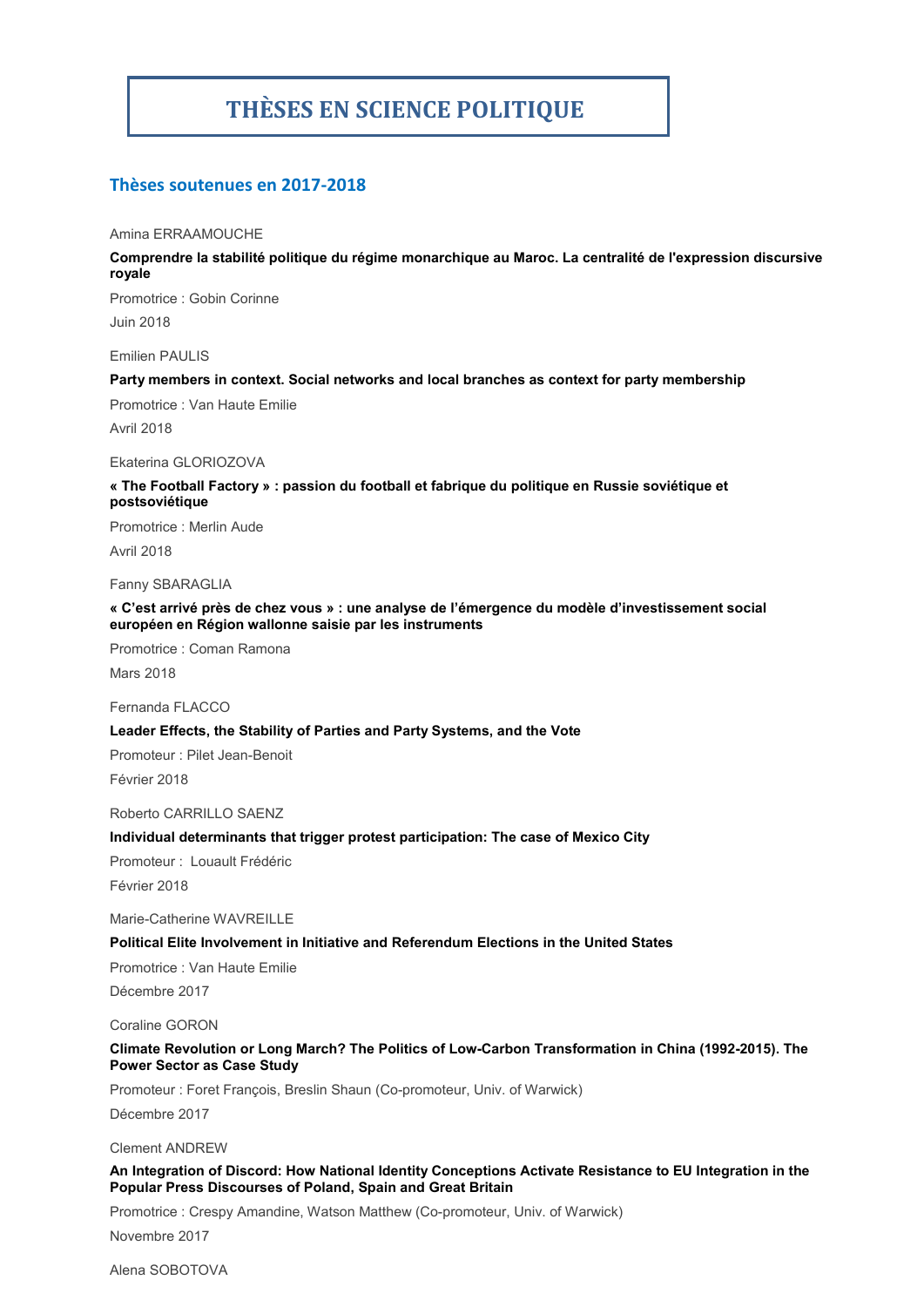#### **« Breaking news » dans la relation de l'UE aux médias? Correspondants permanents des nouveaux Etats membres à Bruxelles (2004-2014)**

Promoteur : Foret François

Octobre 2017

# Louise NIKOLIC

# **Registration of foreign residents for municipal elections : A mixed methods study of the 2012 municipal elections in Belgium**

Promoteur : Pilet Jean-Benoit Octobre 2017

Sidney LECLERCQ

# **Resilience of Fragility: International Statebuilding Subversion at the Intersection of Politics and Technicality**

Promotrice : Delcourt Barbara Octobre 2017

# **Thèses soutenues en 2016-2017**

Lauren TOOKER

**Ordinary Democracy: Reading Resistances to Debt After the Global Financial Crisis With Stanley Cavell's Ordinary Language Philosophy**

Promotrice : Nahavandi Firouzeh, Watson Matthiew (Co-promoteur, Univ. of Warwick)

Juillet 2017

Clément JADOT

**L'Europe, envers et contre tout ? Etude typologique des rapports partisans à l'Europe en France, en Grande-Bretagne et en Belgique de 2001 à 2014**

Promoteur : Delwit Pascal

Juin 2017

Sameea AHMED HASSIM

**Salient Issues on the Global Health Agenda: How Science/Policy Boundary-Work Builds Confidence in Global Governance**

Promoteur : Morin Jean-Frédéric, Marchetti Raffaele (Co-promoteur, Luiss Rome)

Mai 2017

Jacob HASSELBALCH

**Re-establishing Agency in the Narrative of International Norm Diffusion Theories : Bringing in the Local in the Exploration of Sexual and Reproductive Health and Rights in the Philippines**

Promoteur : Morin Jean-Frédéric, Broome André (Co-promoteur, Univ. of Warwick)

Mai 2017

Catherine DY

**Re-establishing Agency in the Narrative of International Norm Diffusion Theories : Bringing in the Local in the Exploration of Sexual and Reproductive Health and Rights in the Philippines**

Promotrice : Nahavandi Firouzeh, Marchetti Raffaele (Co-promoteur, LUISS Rome)

Avril 2017

Yoshimiko OWAKI

**Modeling Immigrant Language Acquisition and Integration: Toward an Integrated Micro-Macro Modeling**

Promoteur : Azzi Assaad Elia, De Sio Lorenzo (Co-promoteur, LUISS Rome)

Avril 2017

Jasmin HASIC

**Involvement of Diasporas in Peacebuilding Processes. A Comparative Analysis of Local Elite Perceptions of Bosnian Diaspora's Incorporation in Ownership Frameworks**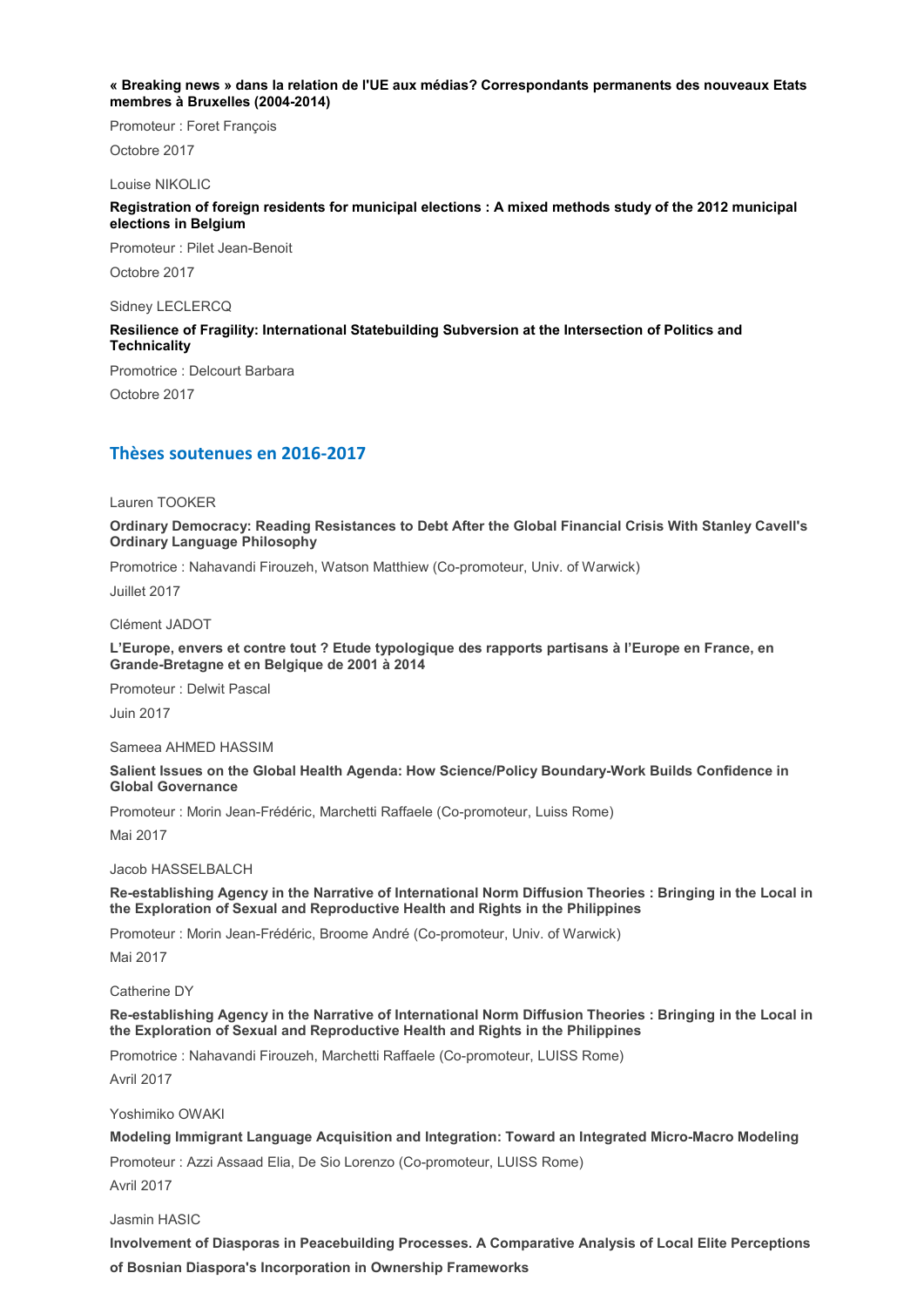Promotrice : Delcourt Barbara, Gentile Valentina (Co-promotrice, LUISS Rome) Février 2017

Lisa TILLEY

**The Condition of Market Emergence in Indonesia: Coloniality as Exclusion and Translation in Sites of Extraction**

Promotrice : Nahavandi Firouzeh, Watson Mattew (Co-promoteur, Univ. of Warwick) Janvier 2017

Yuriko KUZUYAMA

**L'élaboration d'une politique de prévention de l'apparition de réfugiés. Le cas de la région des Grands Lacs d'Afrique**

Promoteur : Delwit Pascal Janvier 2017

Raluca ABASEACA

**Comment devient-on militant en Roumanie postcommuniste ? Les métamorphoses du militantisme et trajectoires des acteurs : le cas de l'altermondialisme et de la gauche contestataire** Promoteur : De Waele Jean-Michel, Miscoiu Sergiu (Co-promoteur, Univ. Babes-Bolyai, Roumanie) Novembre 2016

Arthur BORRIELLO

**Abolition et permanence du politique en période d'austérité. Une analyse des discours des chefs d'exécutif italiens et espagnols durant la crise de la zone euro (2010-2013)** Promotrice : Crespy Amandine

Octobre 2016

Yuan FENG **Ideas as Domestic Factors in the Formation of China's Multilateralist Foreign Policies. Cases of WTO, ASEAN+3 and SCO** Promoteur : De Waele Jean-Michel, Morlino Leonardo (Co-promoteur, LUISS Rome) Octobre 2016

# **Thèses soutenues en 2015-2016**

Giovanni VEZZANI **European Muslims and Liberal Citizenship. Reconciliation through Public Reason: The Case of Tariq Ramadan's Citizenship Theory** Promotrice : Sfeir Jihane, Maffettone Sebastiano (Co-promoteur) Avril 2016

Amro SADELDEEN **European civil actors for Palestinian rights and a Palestinian globalized movement: how norms and pathways have developed** Promotrice : Sfeir Jihane, Corrao Francesca (Co-promotrice, LUISS Roma), Avril 2016

Hikaru YOSHIZAWA

**The International Dimension of EU Competition Policy: Does Regional Supranational Regulation Hinder Protectionism ?** Promotrice : Goetschy Janine, Schwok René (Co-promoteur, Université de Genève) Mars 2016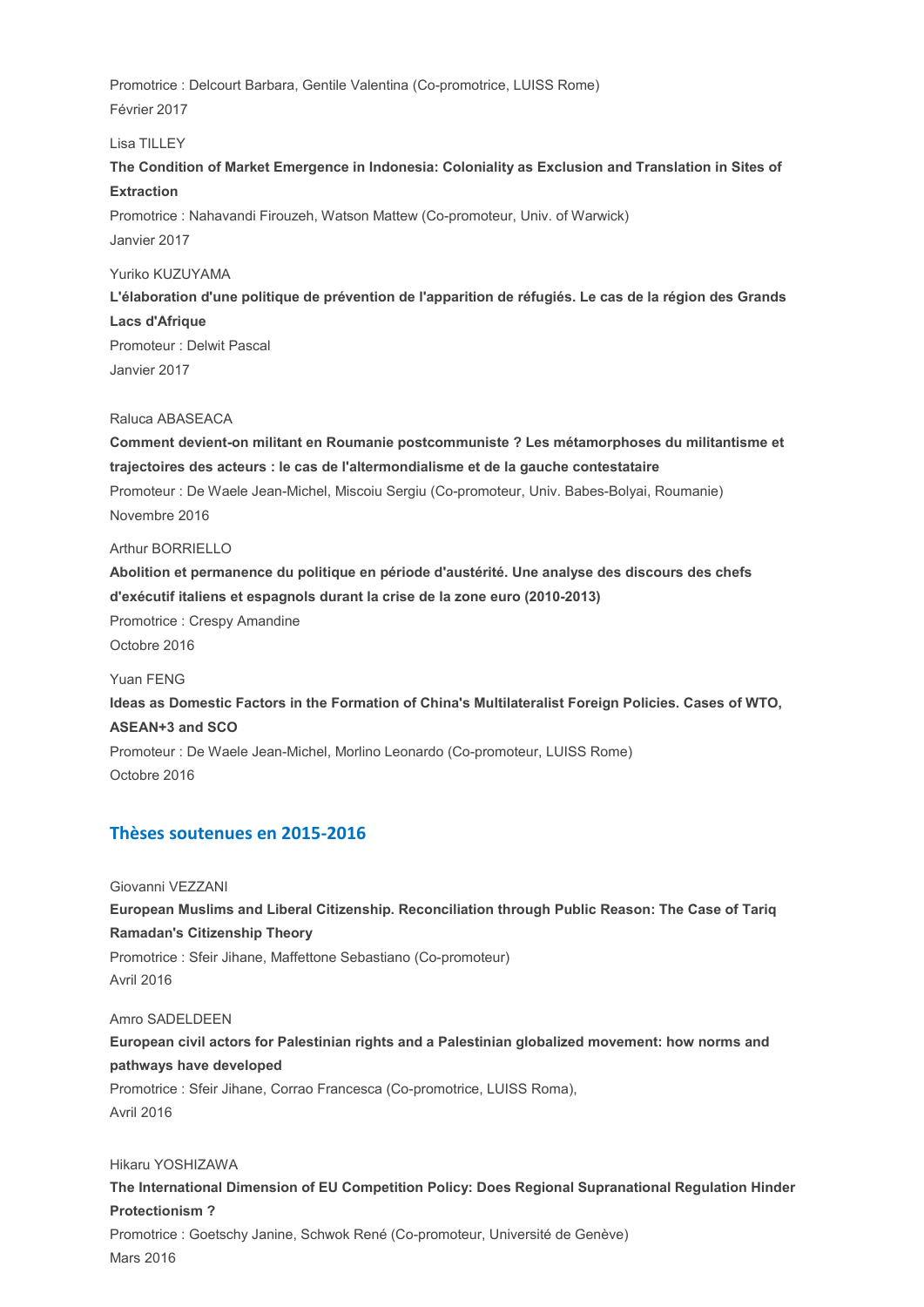# Joris NSALA BOSTHIMO

**Le partenariat militaire Belgique-RDC après Sun City : entre "logique néomanagériale " et "logique néopatrimoniale". Analyse de l'appui de la Belgique au "chantier FARDC"** Promotrice : Dimier Véronique Mars 2016

# Robert ADAM

### **National-populisme en Roumanie. Tradition et renouveau post-communiste**

Promoteur : De Waele Jean-Michel, Tismăneanu Vladimir (Co-promoteur, Maryland University)

Février 2016

#### Gustavo GAYGER MÜLLER

**The Legimation of Security Regionalism: A study of the legitimacy claims of the African Union and the European Union ?**

Promoteur : Olsson Christian, Croft Stuart (Co-promoteur, Warwick University) Janvier 2016

# Shalva DZEBISASHVILI

**Examining NATO'S Role in Institutional Changes of South Caucasus Countries (A comparative study of Armenia and Georgia)**

Promotrice : Merlin Aude, Vasilache Andreas (Co-promoteur, Universität Bielefeld) J anvier 2016

Valentina MORSELLI

**We are the last frontier against..." National Role Conception and Primacy of Security in Israel's Road to the First and Second Lebanon Wars (1982-2006)** Promotrice : Delcourt Barbara

Novembre 2015

#### Emilia-Elena TANASE

**Gouvernant à l'échelle micro : Les élites politiques locales de la Roumanie postcommuniste. Etude de cas : Commune Ceptura, Département Prahova** Promoteur : De Waele Jean-Michel, Stanomir Ioan (Co-promoteur) Novembre 2015

## Cristina STANCULESCU

# **L'Europe romantisée et ses autres. Analyse de la ville de Timişoara comme fabrique de l'identité européenne** Promoteur : De Waele Jean-Michel

Octobre 2015

# Giulia PRELZ OTLRAMONTI

**The Exploitation of Economic Leverage in Conflict Protraction : modes and aims. The cases of South Ossetia and Abkhazia (1992-2008)** Promotrice : Merlin Aude Octobre 2015

Slavina SPASOVA

**Professionnalisation à travers la socialisation internationale et les "usages de l'Europe". Le cas des organisations syndicales en Bulgarie, KNSB et KT Podkrepa, après 1989**